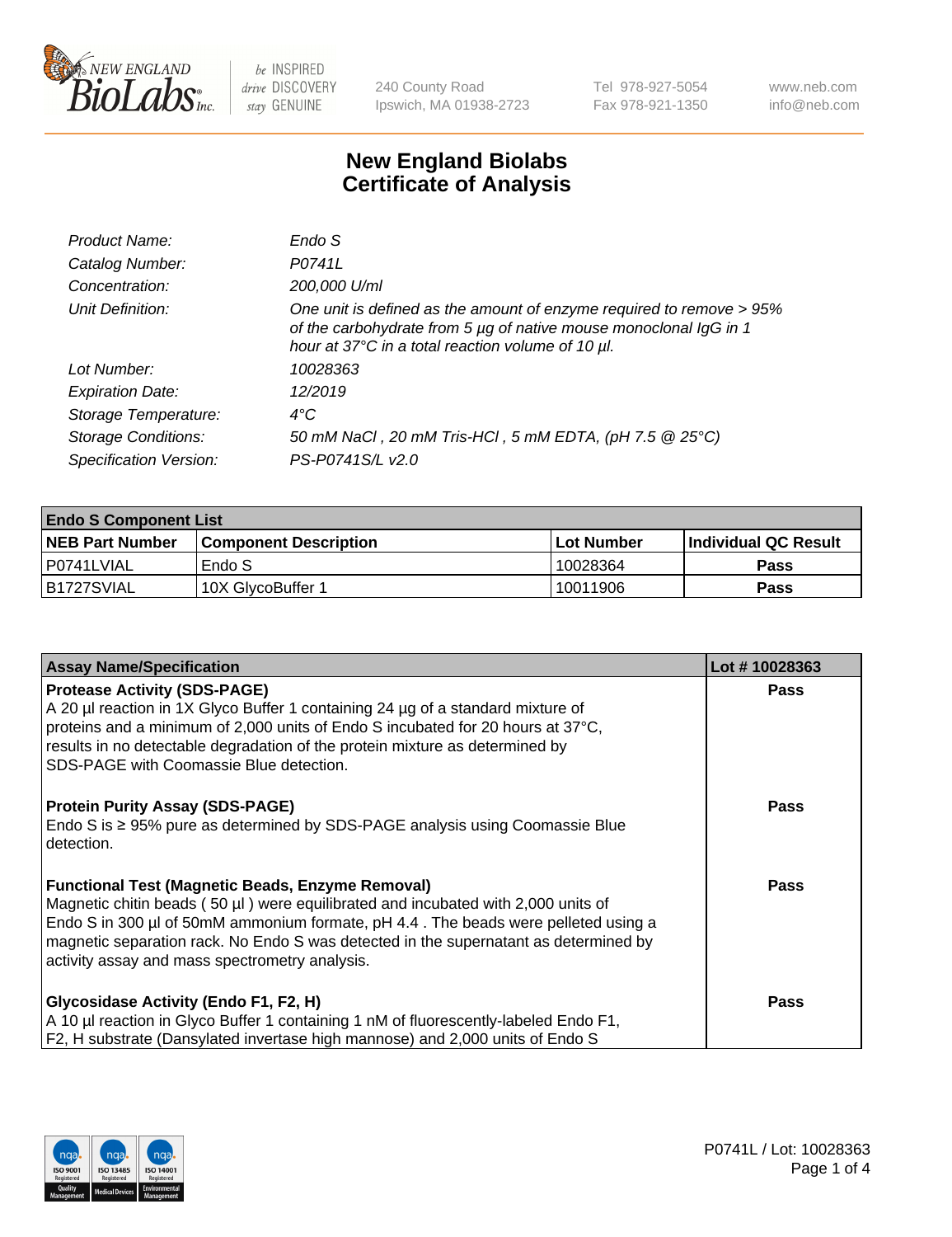

240 County Road Ipswich, MA 01938-2723 Tel 978-927-5054 Fax 978-921-1350

www.neb.com info@neb.com

| <b>Assay Name/Specification</b>                                                                                                                                                                                                                                                                                                                    | Lot #10028363 |
|----------------------------------------------------------------------------------------------------------------------------------------------------------------------------------------------------------------------------------------------------------------------------------------------------------------------------------------------------|---------------|
| incubated for 20 hours at 37°C results in no detectable activity as determined by<br>thin layer chromatography.                                                                                                                                                                                                                                    |               |
| Glycosidase Activity (α-Glucosidase)<br>A 10 µl reaction in Glyco Buffer 1 containing 1 nM of fluorescently-labeled<br>α-Glucosidase substrate (Glcα1-6Glcα1-4Glc-AMC) and 2,000 units of Endo S incubated<br>for 20 hours at 37°C results in no detectable activity as determined by thin layer<br>chromatography.                                | <b>Pass</b>   |
| Glycosidase Activity (α-Neuraminidase)<br>A 10 µl reaction in Glyco Buffer 1 containing 1 nM of fluorescently-labeled<br>α-Neuraminidase substrate (Neu5Acα2-3Galβ1-3GlcNAcβ1-3Galβ1-4Glc-AMC) and 2,000<br>units of Endo S incubated for 20 hours at 37°C results in no detectable activity as<br>determined by thin layer chromatography.        | Pass          |
| Glycosidase Activity (α1-2 Fucosidase)<br>A 10 µl reaction in Glyco Buffer 1 containing 1 nM of fluorescently-labeled<br>α-Fucosidase substrate (Fucα1-2Galβ1-4Glc-AMC) and 2,000 units of Endo S incubated<br>for 20 hours at 37°C results in no detectable activity as determined by thin layer<br>chromatography.                               | Pass          |
| Glycosidase Activity (α1-3 Fucosidase)<br>A 10 µl reaction in Glyco Buffer 1 containing 1 nM of fluorescently-labeled<br>α-Fucosidase substrate (Fucα1-3Galβ1-4GlcNAcβ1-3Galβ1-4Glc-AMC) and 2,000 units of<br>Endo S incubated for 20 hours at 37°C results in no detectable activity as<br>determined by thin layer chromatography.              | <b>Pass</b>   |
| Glycosidase Activity (α1-3 Galactosidase)<br>A 10 µl reaction in Glyco Buffer 1 containing 1 nM of fluorescently-labeled<br>a-Galactosidase substrate (Gala1-3Galß1-4GlcNAc-AMC) and 2,000 units of Endo S<br>incubated for 20 hours at 37°C results in no detectable activity as determined by<br>thin layer chromatography.                      | <b>Pass</b>   |
| Glycosidase Activity (α1-3 Mannosidase)<br>A 10 µl reaction in Glyco Buffer 1 containing 1 nM of fluorescently-labeled<br>$\alpha$ -Mannosidase substrate (Man $\alpha$ 1-3Man $\beta$ 1-4GlcNAc-AMC) and 2,000 units of Endo S<br>incubated for 20 hours at 37°C results in no detectable activity as determined by<br>thin layer chromatography. | Pass          |
| Glycosidase Activity (a1-6 Galactosidase)<br>A 10 µl reaction in Glyco Buffer 1 containing 1 nM of fluorescently-labeled<br>α-Galactosidase substrate (Galα1-6Galα1-6Glcα1-2Fru-AMC) and 2,000 units of Endo S<br>incubated for 20 hours at 37°C results in no detectable activity as determined by                                                | Pass          |

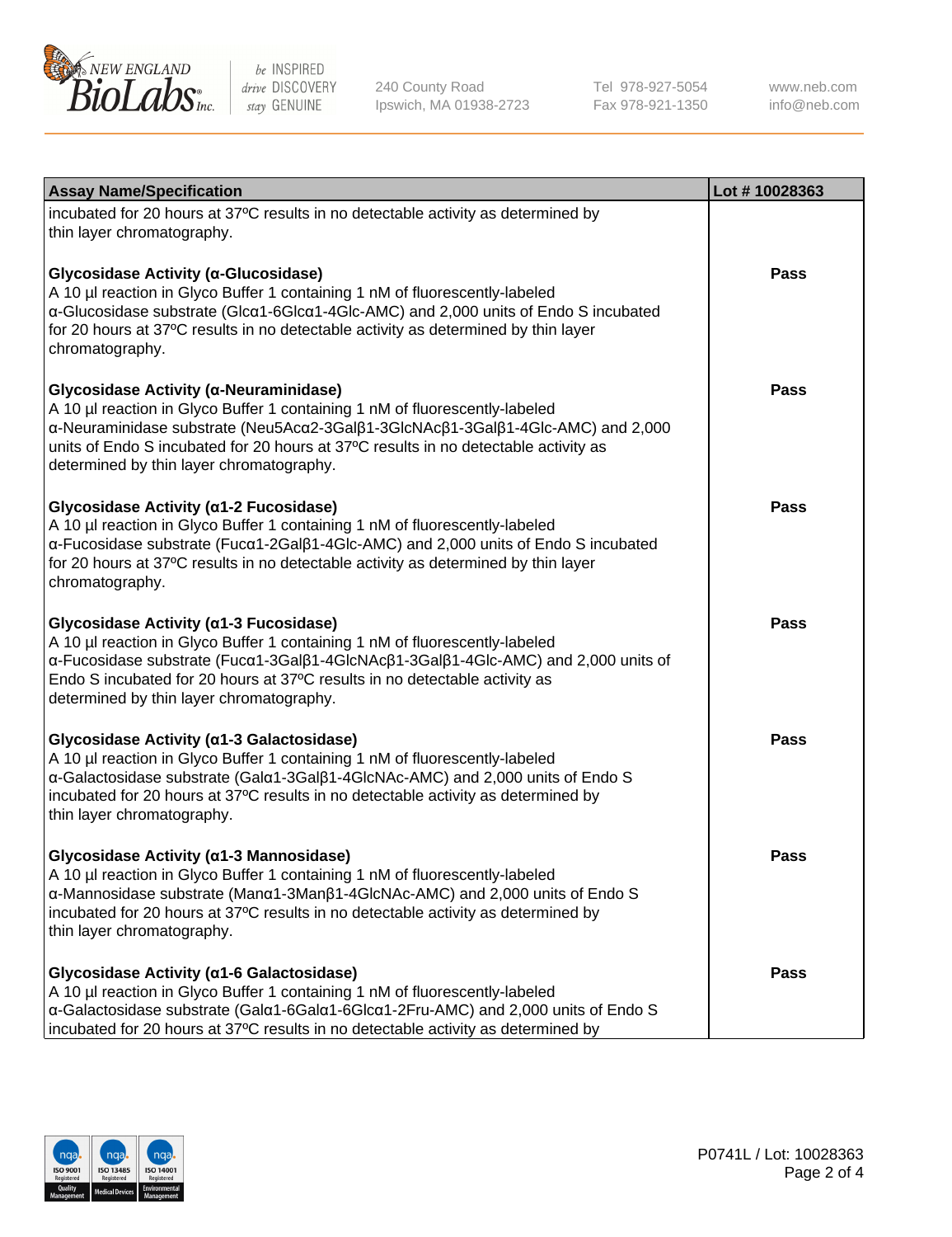

240 County Road Ipswich, MA 01938-2723 Tel 978-927-5054 Fax 978-921-1350

www.neb.com info@neb.com

| <b>Assay Name/Specification</b>                                                                                                                                                                                                                                                                                                                             | Lot #10028363 |
|-------------------------------------------------------------------------------------------------------------------------------------------------------------------------------------------------------------------------------------------------------------------------------------------------------------------------------------------------------------|---------------|
| thin layer chromatography.                                                                                                                                                                                                                                                                                                                                  |               |
| Glycosidase Activity (α1-6 Mannosidase)<br>A 10 µl reaction in Glyco Buffer 1 containing 1 nM of fluorescently-labeled<br>α-Mannosidase substrate (Μanα1-6Μanα1-6(Μanα1-3)Man-AMC) and 2,000 units of Endo S<br>incubated for 20 hours at 37°C results in no detectable activity as determined by<br>thin layer chromatography.                             | <b>Pass</b>   |
| Glycosidase Activity (α-N-Acetylgalactosaminidase)<br>A 10 µl reaction in Glyco Buffer 1 containing 1 nM of fluorescently-labeled<br>α-N-Acetylgalactosaminidase substrate (GalNAcα1-3(Fucα1-2)Galβ1-4Glc-AMC) and 2,000<br>units of Endo S incubated for 20 hours at 37°C results in no detectable activity as<br>determined by thin layer chromatography. | <b>Pass</b>   |
| Glycosidase Activity (β-Mannosidase)<br>A 10 µl reaction in Glyco Buffer 1 containing 1 nM of fluorescently-labeled<br>$\beta$ -Mannosidase substrate (Man $\beta$ 1-4Man $\beta$ 1-4Man-AMC) and 2,000 units of Endo S incubated<br>for 20 hours at 37°C results in no detectable activity as determined by thin layer<br>chromatography.                  | Pass          |
| Glycosidase Activity (β-Xylosidase)<br>A 10 µl reaction in Glyco Buffer 1 containing 1 nM of fluorescently-labeled<br>$\beta$ -Xylosidase substrate (Xyl $\beta$ 1-4Xyl $\beta$ 1-4Xyl $\beta$ 1-4Xyl-AMC) and 2,000 units of Endo S<br>incubated for 20 hours at 37°C results in no detectable activity as determined by<br>thin layer chromatography.     | <b>Pass</b>   |
| Glycosidase Activity (β1-3 Galactosidase)<br>A 10 µl reaction in Glyco Buffer 1 containing 1 nM of fluorescently-labeled<br>β-Galactosidase substrate (Galβ1-3GlcNAcβ1-4Galβ1-4Glc-AMC) and 2,000 units of Endo<br>S incubated for 20 hours at 37°C results in no detectable activity as determined by<br>thin layer chromatography.                        | <b>Pass</b>   |
| Glycosidase Activity (β1-4 Galactosidase)<br>A 10 µl reaction in Glyco Buffer 1 containing 1 nM of fluorescently-labeled<br>β-Galactosidase substrate (Galβ1-4GlcNAcβ1-3Galβ1-4Glc -AMC) and 2,000 units of Endo<br>S incubated for 20 hours at 37°C results in no detectable activity as determined by<br>thin layer chromatography.                       | Pass          |
| Glycosidase Activity (β-N-Acetylgalactosaminidase)<br>A 10 µl reaction in Glyco Buffer 1 containing 1 nM of fluorescently-labeled<br>β-N-Acetylgalactosaminidase substrate (GalNAcβ1-4Galβ1-4Glc-AMC) and 2,000 units of<br>Endo S incubated for 20 hours at 37°C results in no detectable activity as<br>determined by thin layer chromatography.          | <b>Pass</b>   |